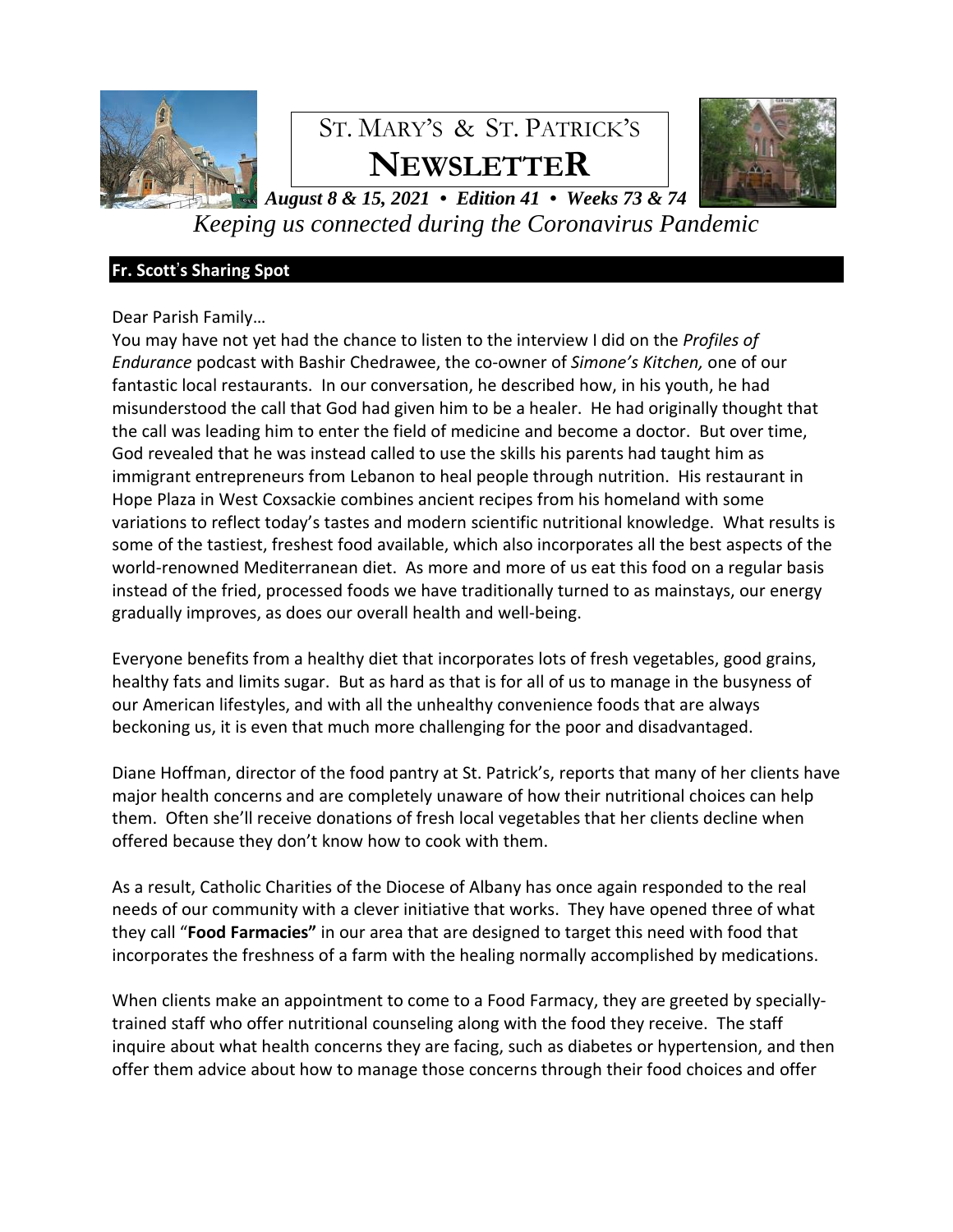practical, "you-can-do-this-for-dinner-tonight" tips that over time can help them make informed health-conscious and budget-friendly decisions long term.

A new location in Amsterdam has been added to the already-established program in Albany and in Schenectady (at Ellis Hospital). Mary Carpenter, the Catholic Charities official overseeing the new location, said, "We've seen it work. Just recently, a gentleman was referred to our Food Farmacy program. He worked with our staff and is now leading a healthier life. This approach works for people."

When you are ever asked to make a donation or to offer support to Catholic Charities, you can feel 100% confident that your contribution is making a real difference in the lives of people in our community. No one is more responsive than Catholic Charities to the real and changing needs of people in our area. As an adopted child, I owe my name, my family and my life today to Catholic Charities, since I was adopted through their Community Maternity Services office.

Since needs are different in the country or in the mountains than they are in the city or the suburbs, Catholic Charities maintains regional offices that target the needs nearby each parish community. The Catskill and Hudson offices serve the St. Mary's parish area. And the Tri-County offices of the Capital District serve St. Patrick's and environs. But, honestly, because their slogan is "No Wrong Door," you can call any Catholic Charities office and be directed to the help you need. To peruse some of the solutions Catholic Charities provides to the challenges our communities face, **[click here](https://www.ccrcda.org/agencies_and_programs/)**.

God bless Catholic Charities and all those who sacrifice to make the Church's life saving work possible.

A grateful Catholic Charities baby …

 $Fr.$  Scott

| <b>SUNDAY</b><br>8/8     | $9:30 =$ Public Mass at St. Patrick's<br>(also St. Patrick's YouTube channel or Mid-Hudson 901)        |
|--------------------------|--------------------------------------------------------------------------------------------------------|
| <b>MONDAY</b><br>8/9     | By Noon = New Prayer Service for small groups posted on parish Homepages                               |
| <b>TUESDAY</b><br>8/10   | $2:00 = Rosary$ , St. Patrick's<br>$5:30 =$ Confession (St. Patrick's)<br>$6:30 = Rosary$ , St. Mary's |
| <b>WEDNESDAY</b><br>8/11 |                                                                                                        |

# **Parish Happenings – All Are Welcome**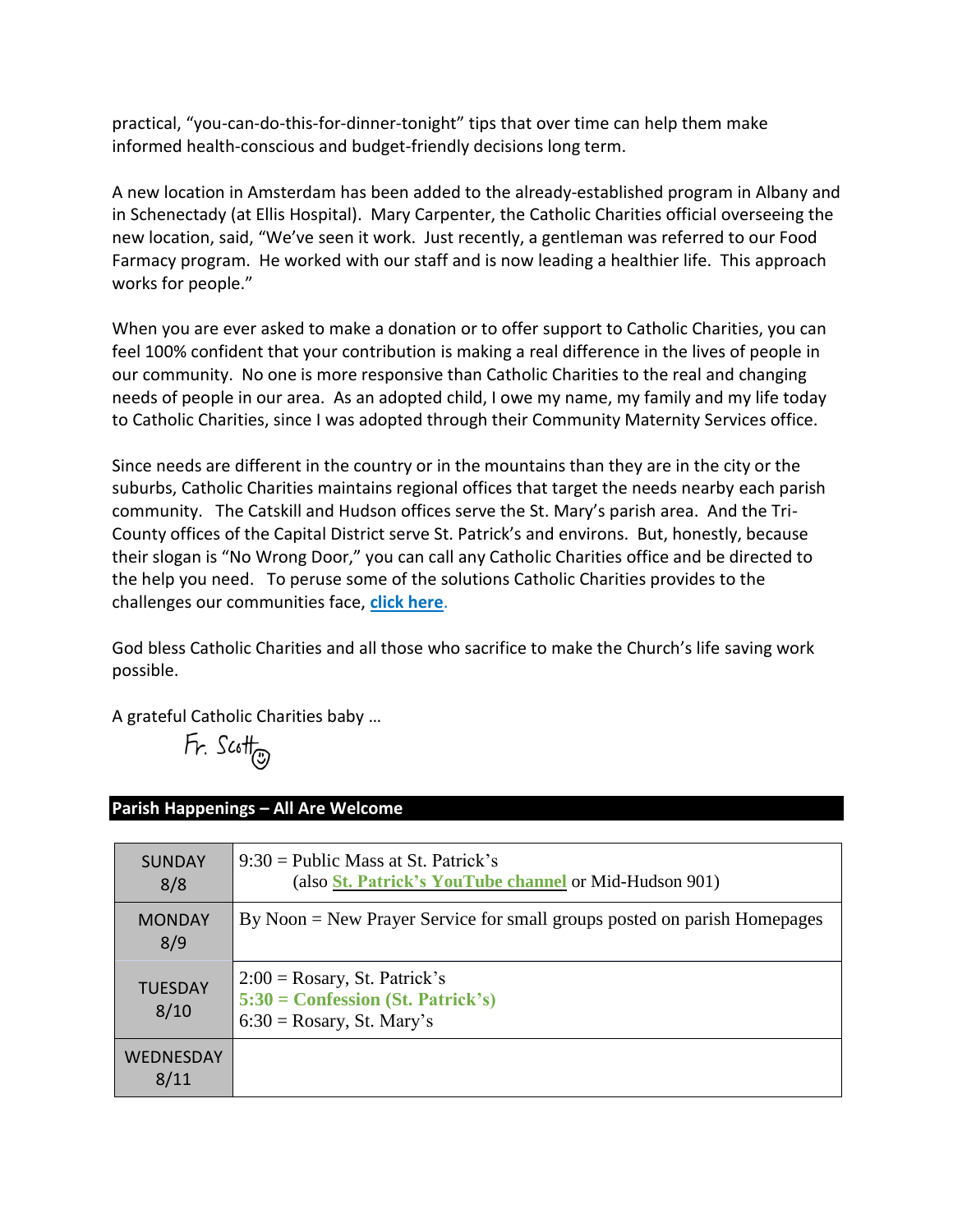| <b>THURSDAY</b><br>8/12  | $1:00-2:00 =$ St. Patrick's Adult Prayer Meeting – Classroom 5                                                                |
|--------------------------|-------------------------------------------------------------------------------------------------------------------------------|
| <b>FRIDAY</b><br>8/13    | $8:00 = \text{Morning Player (St. Mary's)}$                                                                                   |
| <b>SATURDAY</b><br>8/14  | $4:30 =$ Public Mass at St. Mary's<br>(also St. Mary's YouTube channel)                                                       |
| <b>SUNDAY</b><br>8/15    | $9:30$ = Public Mass at St. Patrick's<br>(also <i>St. Patrick's YouTube channel or Mid-Hudson 901)</i>                        |
| <b>MONDAY</b><br>8/16    | By Noon = New Prayer Service for small groups posted on parish Homepages                                                      |
| <b>TUESDAY</b><br>8/17   | $2:00 = Rosary$ (St. Patrick's Church)<br>$5:30 =$ Confession (St. Mary's)<br>$6:30 = Rosary$ , St. Mary's (All are welcome!) |
| <b>WEDNESDAY</b><br>8/18 |                                                                                                                               |
| <b>THURSDAY</b><br>8/19  | $1:00-2:00 =$ St. Patrick's Adult Prayer Meeting – Classroom 5                                                                |
| <b>FRIDAY</b><br>8/20    | $8:00 =$ Morning Prayer (St. Mary's)                                                                                          |
| <b>SATURDAY</b><br>8/21  | $4:30 =$ Public Mass at St. Mary's<br>(also St. Mary's YouTube channel)                                                       |
| <b>SUNDAY</b><br>8/22    | $9:30 =$ Public Mass at St. Patrick's (All are welcome!)<br>(also <i>St. Patrick's YouTube channel or Mid-Hudson 901)</i>     |

# **Opportunities For You – To Serve/Pray/Grow**

**HOSPITALITY AFTER 9:30 MASS – COFFEE, BREAKFAST TREATS & GREAT PEOPLE!** The Knights of Columbus in Ravena will be resuming HOSPITALITY starting after Mass **this Sunday, Aug. 8**. Hospitality will be held thereafter on the FIRST SUNDAY AFTER THE FIRST MONDAY of the month.

# **CELEBRATE WITH FR. JOE & FR. SCOTT AT RED'S RESTAURANT – SUNDAY SEPTEMBER 12; 1 - 4 PM**

Stop in to welcome Fr. Joe and congratulate him on his 30 years as a priest, and bid farewell to Fr. Scott who is leaving after 6 years as our pastor. And enjoy some great Red's food while you're there!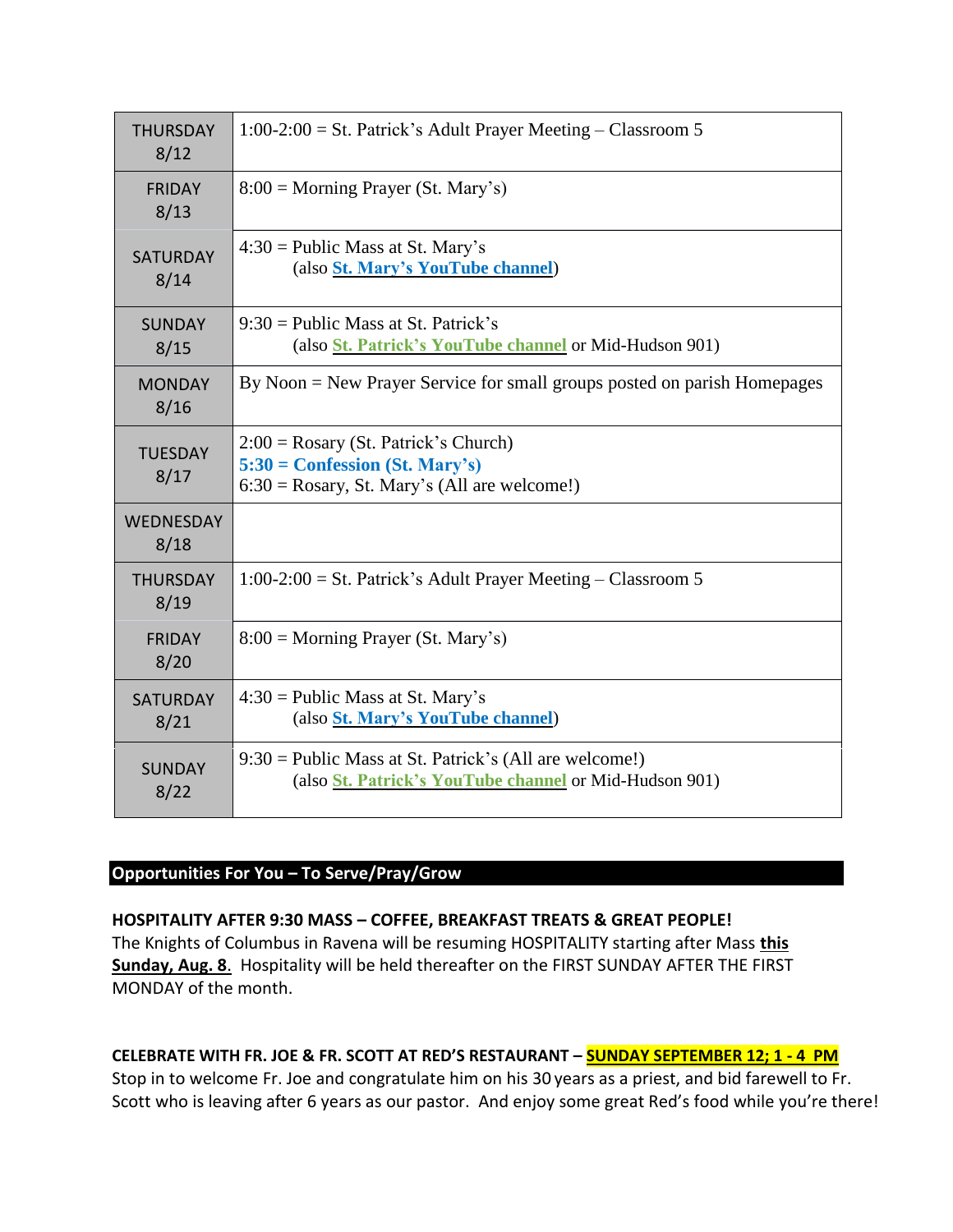# **MASS MINISTRIES NEED VOLUNTEERS: 4:30 / 7:30 / 9:30 / 11:30**

As Fr. Scott has noted, we will be returning to the pre-COVID four Mass weekend schedule the weekend of September 11/12. We are also phasing in the return of practices such as parishioners bringing up the offertory gifts of bread & wine and taking up the collection with long-handled baskets. In order to fully implement these and other practices we need volunteers and we are happy to train and support you.

If you are interested in being a lector, communion minister, altar server or greeter, please call either parish office to express your interest. Thank you!

# **COFFEE HOUR AFTER MASSES AT ST. MARY'S**

Coffee Hour has been a vibrant post Mass fellowship time for over 30 years. We would like to resume this great community builder in September. Before COVID, we had 5 Coffee Hour Teams. A team consists of a **set-up coordinator** and **2 serving volunteers** to serve after each Mass (5 total). The two serving the 11:30 Mass also clean-up (which is minimal). In order to resume, we need an overall coordinator, 3 volunteers to be the set-up person for 3 different teams and 16 team volunteers to serve as servers after Mass. We won't resume Coffee Hour until all 5 teams are intact.

We thank Patty McCarroll for coordinating the Coffee Hour for more than 3 decades! Patty has done a tremendous service to our church community. She will remain as a set-up person for one of the teams. If you feel called join Patty and others to serve our church in this ministry, please contact Bob at 518-731-9268 or [stmaryffo@aol.com.](mailto:stmaryffo@aol.com)

# **DIOCESAN MARRIAGE JUBILEE**

The 49th Annual Diocesan Marriage Jubilee Celebration will be held **Saturday, October 30th, 2021 at 2:00 PM** at The Cathedral of the Immaculate Conception in Albany. Couples celebrating their 25th, 40th, 50th or other special wedding anniversaries are invited to attend this celebration. Bishop Ed will celebrate the Mass and greet couples after Mass. Please register through the parish office or by email to [Marriage.Jubilee@rcda.org.](mailto:Marriage.Jubilee@rcda.org)

# **MONTHLY CATHOLIC CHARISMATIC MASS – 2 nd WEDNESDAY OF EACH MONTH**

All are welcome on **Wednesday, August 14** at 7:00 PM for prayer & praise followed by a 7:30 liturgy at **Christ Our Light Church** (1 Maria Drive, Loudonville, NY 12211). **[AlbanyCCR.org](http://albanyccr.org/)**

# **GREENE WALKS 2021 – REGISTRATION IS NOW OPEN [CLICK HERE.](https://www.greenehealthnetwork.com/healthy-weight-initiative/greene-walks/)**

Greene Walks is an 8-week walking program sponsored by the Greene County Rural Health Network through which participants can increase both their physical and emotional strength, gain new healthy habits and enhance their overall wellness. All participants will receive weekly support emails, be entered into weekly drawings for cash prizes and grand prizes upon completion. The contest runs Sept. 6 – Oct. 31. Registration closes Sept 9th.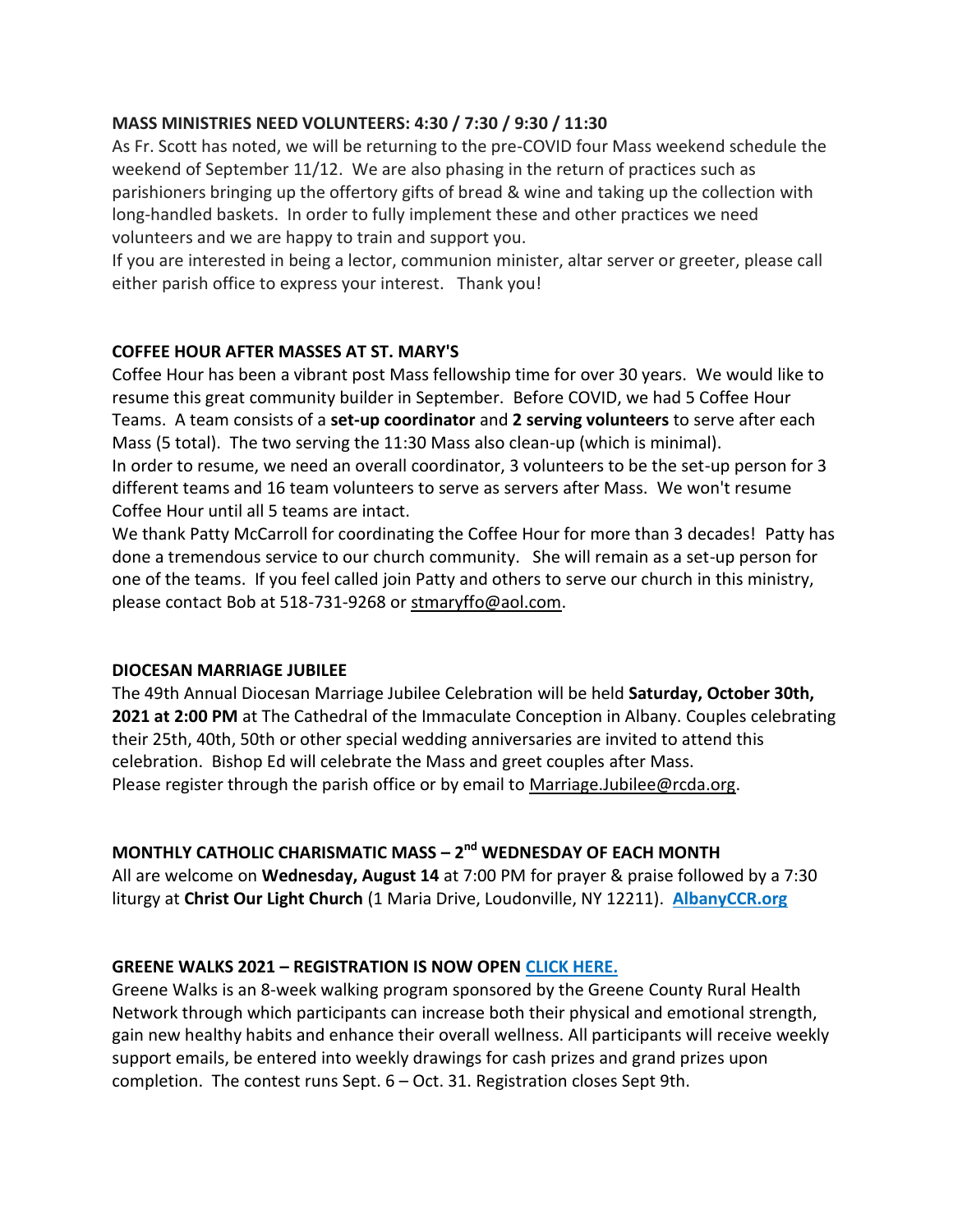Thank you to all that support the Food Pantry with your food and monetary donations! We are in need of the following non-perishable food items:

#### **Lunch Box Snacks, Snack Crackers, Shampoo, Deodorant, Canned Pasta (Spaghetti O's) and Bathroom Supplies**

Food Pantry is Open **Tuesdays & Fridays 10–11 AM** and **Wednesdays 6–7 PM.** 

Come visit **Thursdays from 1:00 – 3:00 PM** or **Saturday mornings from 9:00 – Noon.** 

(Could you volunteer on Saturdays from 9:00 – Noon? We could use your help.)

# **Youth & Faith Formation of St. Mary's**  Bob Desrosiers | 518-731-9268

# **REGISTRATION IS WIDE OPEN**

Bob sent out registration forms in mid-June by snail mail and email by request. Also in the near future, there will be an interactive registration capability on our new homepage (more to come on that).

# **VOLUNTEER CATECHISTS NEEDED FOR GRADES 5, 8 & 9**

We need Help! Please pray for God to speak up if this is something you are called do. This year's schedule will call for about 10-12 sessions as opposed to 20+ sessions in the past. Please contact Bob at [stmaryffo@aol.com](mailto:stmaryffo@aol.com) or by phone at 518-731-9268.

# **CHILDREN'S LITURGY OF THE WORD (CLOW):**

We hope to resume this option for our pre-K and elementary school kids in September at the 11:30 AM Masses. We would love to train teenage volunteers to lead the sessions with these wonderful kids. Right now we have two teams but it works better with 4 or 5 so that each team facilitates about once a month. If there are any youth (7th grade or higher) who wishes to serve the church in this capacity, please let Bob know. The goal is to resume the program with a full complement of teams by mid-September.

### **Food Pantry at St. Patrick's Diane Hoffman | 518-330-6789**

**Thrift Shop at St. Patrick's** Marianne McCool | 518-756-9184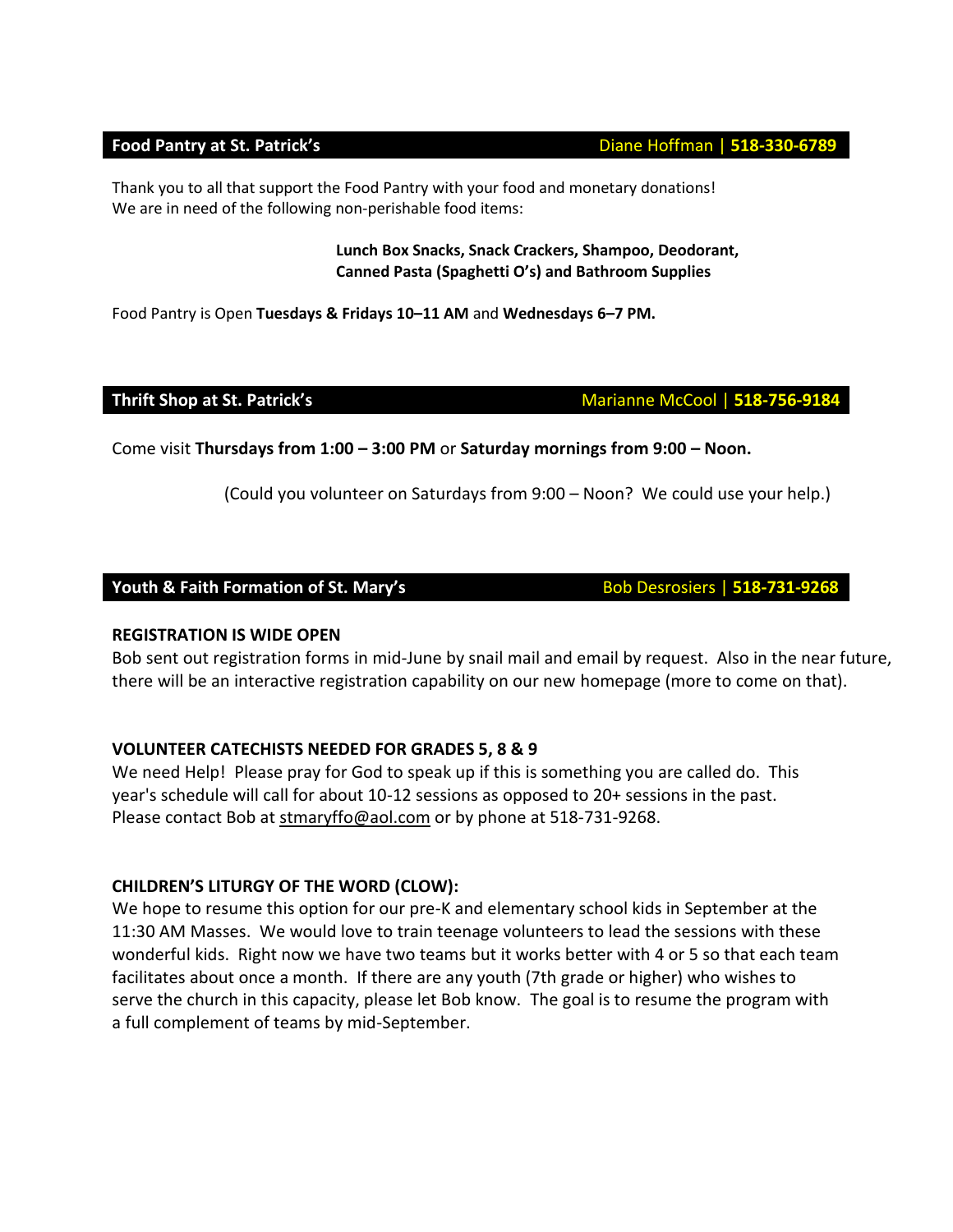**Collections & E-Giving** E-Mail Dawn Brownson | **parishbusinessmanager@gmail.com**

|                                                   |         |                  |                 | Ravena                           |                 |                  |            |
|---------------------------------------------------|---------|------------------|-----------------|----------------------------------|-----------------|------------------|------------|
| 9:30 Attendance                                   |         | Livestream Views |                 | Collection                       |                 | E-Giving         |            |
| 7/25                                              | 8/1     | 7/25             | 8/1             | 7/25                             | 8/1             | 7/25             | 8/1        |
| 149                                               | 122     | 583              | 417             | \$3,909.00                       | \$1,927.00      | \$2,020.00       | \$2,020.00 |
|                                                   |         |                  |                 | <b>St. Patrick's Collections</b> |                 |                  |            |
| <b>St. Patrick's</b><br><b>Collection History</b> |         |                  |                 |                                  |                 |                  |            |
| Jun 6                                             | \$7,778 |                  |                 |                                  |                 |                  |            |
| <b>Jun 13</b>                                     | \$3,632 | \$8,000          |                 |                                  |                 |                  |            |
| <b>Jun 20</b>                                     | \$3,995 | \$6,000          |                 |                                  |                 |                  |            |
| <b>Jun 27</b>                                     | \$4,912 | \$4,000          |                 |                                  |                 |                  |            |
| Jul 4                                             | \$5,152 |                  |                 |                                  |                 |                  |            |
| Jul 11                                            | \$5,110 | \$2,000          |                 |                                  |                 |                  |            |
| <b>Jul 18</b>                                     | \$3,185 | \$0              |                 |                                  |                 |                  |            |
| <b>Jul 25</b>                                     | \$5,929 |                  | Jun 13<br>Jun 6 | Jun 20<br><b>Jun 27</b>          | Jul 4<br>Jul 11 | Jul 25<br>Jul 18 | Aug 1      |
|                                                   | \$3,947 |                  |                 |                                  |                 |                  |            |

# **E-GIVING WORKS BEST**

Might you like to give e-giving a try, knowing how much it helps the parish and that you can change your mind at any time? If so, **[Click Here](https://docs.google.com/forms/d/e/1FAIpQLSfPDkNMWeHBdAon9_JenUdoVQ6vQbqpu0cYd2Ww0QFwtxwS7A/viewform)**

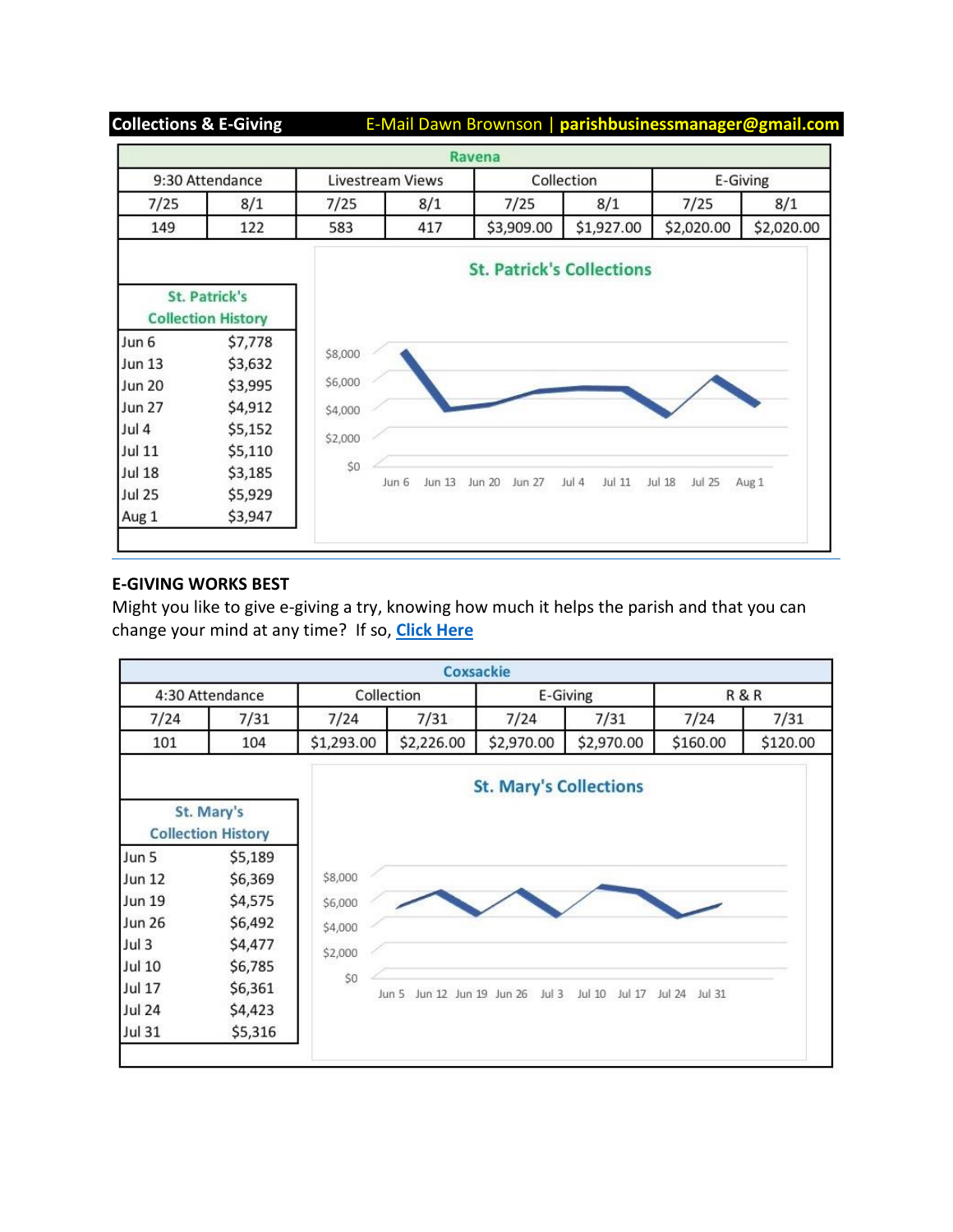### **Connecting with the Parishes Connecting with the Parishes Connecting With the Parishes**

**WEEKEND MASSES:**

4:30 PM Saturday at St. Mary's 4:30 PM on **St. Mary's YouTube channel** (also on-demand) Click [here](https://www.youtube.com/channel/UCfROBLJIztwzZryPen47Yig/featured) and then please subscribe 9:30 AM Sunday at St. Patrick's 9:30 AM on **St. Patrick**'**s YouTube** channel (also on-demand) Click [here](https://www.youtube.com/channel/UCIRr4Mwue0TdsuS3HtWm4DA) and then please subscribe and on **Mid-Hudson Cable channel 901** (live at 9:30 only)

*• Beginning on September 11/12, 2021 •*

4:30 PM Saturday at St. Patrick's 7:30 AM Sunday at St. Mary's 9:30 AM Sunday at St. Patrick's 9:30 AM on **St. Patrick**'**s YouTube** channel (also on-demand) Click [here](https://www.youtube.com/channel/UCIRr4Mwue0TdsuS3HtWm4DA) and then please subscribe and on **Mid-Hudson Cable channel 901** (live at 9:30 only) 11:30 AM Sunday at St. Mary's 11:30 AM on **St. Mary's YouTube channel** (also on-demand) Click [here](https://www.youtube.com/channel/UCfROBLJIztwzZryPen47Yig/featured) and then please subscribe

**FR. SCOTT**'**S HOMILIES AND VIDEO MESSAGES (New postings multiple times each week):** Click [here](https://www.youtube.com/channel/UCmBzEQRr6ZETPRkYtMaCxJg) and then please hit SUBSCRIBE

**WEEKDAY MASS (On Facebook Live from Our Lady of Victory Parish, Troy)** Click [here](https://www.facebook.com/olvols/) to watch live at 8:30 AM Monday – Friday or on demand later in the day

**PROFILES OF ENDURANCE (Fr. Scott**'**s Podcast)** Interviews with parishioners about facing life's challenges **SUBSCRIBE TODAY ON APPLE PODCASTS OR ON SPOTIFY**